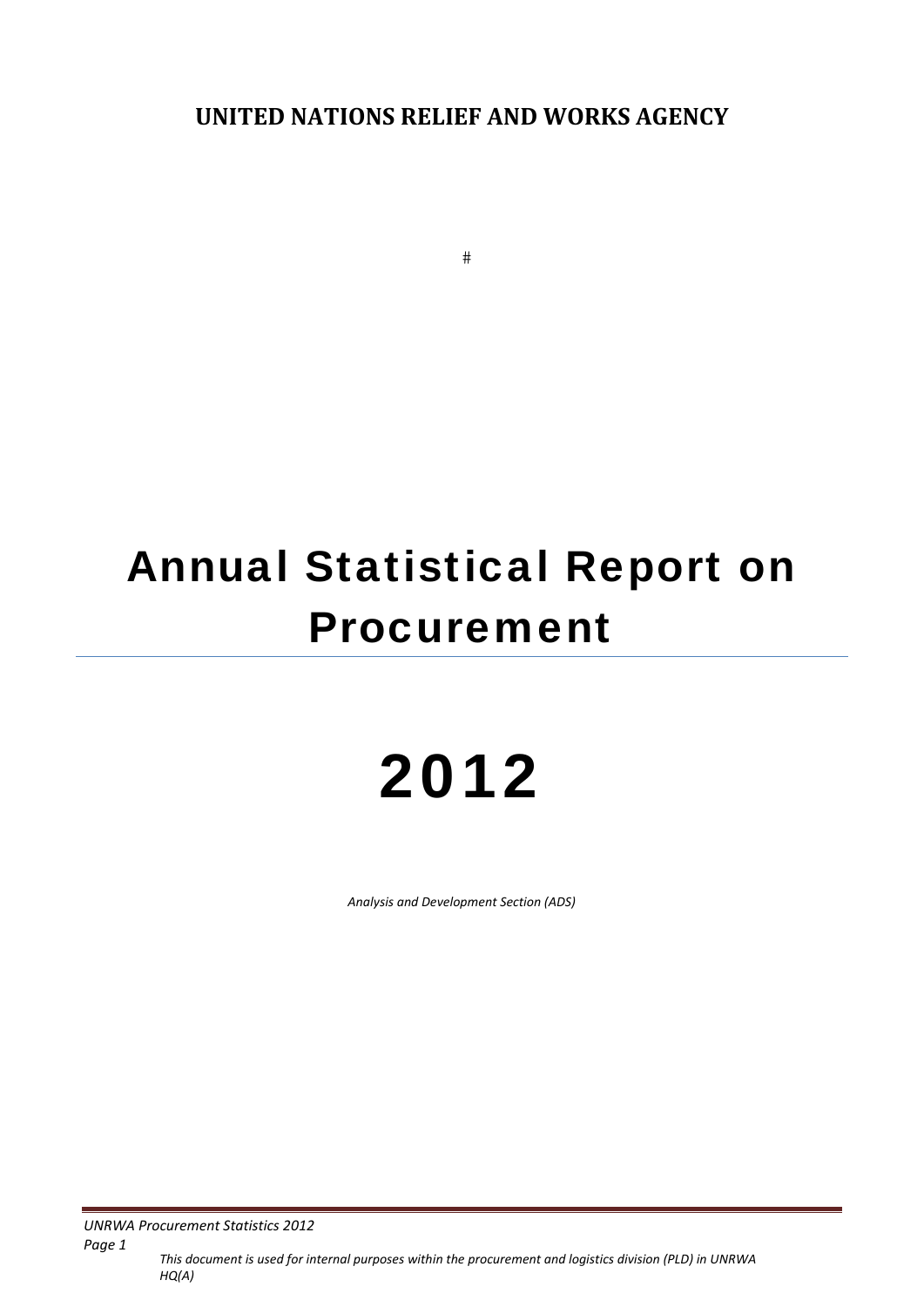#### **UNRWA Procurement Statistics 2012**

| ID             | <b>Location</b> | <b>Category</b>                                               | Value (US \$) | % from same<br>category                 | <b>Proportion</b> | <b>Count of</b><br><b>Contracts</b> | <b>Proportion</b> |
|----------------|-----------------|---------------------------------------------------------------|---------------|-----------------------------------------|-------------------|-------------------------------------|-------------------|
| $\overline{0}$ | <b>HQA</b>      | Construction                                                  |               | 0.00%                                   | 0.00%             | $\overline{0}$                      | 0.00%             |
| 0              | <b>HQA</b>      | <b>Purchase Orders</b>                                        | 89,749,626    | 63.68%                                  | 30.72%            | 718                                 | 9.30%             |
| 0              | <b>HQA</b>      | <b>Services</b>                                               | 12,815,777    | 25.92%                                  | 4.39%             | 409                                 | 5.30%             |
| $\overline{2}$ | <b>FOG</b>      | Construction                                                  | 87,020,662    | 85.50%                                  | 29.79%            | 77                                  | 1.00%             |
| $\overline{2}$ | <b>FOG</b>      | <b>Purchase Orders</b>                                        | 26,116,403    | 18.53%                                  | 8.94%             | 1448                                | 18.76%            |
| $\overline{2}$ | <b>FOG</b>      | Services                                                      | 7,858,103     | 15.89%                                  | 2.69%             | 271                                 | 3.51%             |
| 3              | <b>FOL</b>      | Construction                                                  | 6,225,254     | 6.12%                                   | 2.13%             | 18                                  | 0.23%             |
| 3              | <b>FOL</b>      | <b>Purchase Orders</b>                                        | 6,127,198     | 4.35%                                   | 2.10%             | 710                                 | 9.20%             |
| 3              | <b>FOL</b>      | <b>Services</b>                                               | 8,224,530     | 16.63%                                  | 2.82%             | 527                                 | 6.83%             |
| 4              | <b>FOS</b>      | Construction                                                  | 50,334        | 0.05%                                   | 0.02%             | 9                                   | 0.12%             |
| 4              | FOS             | Purchase Orders                                               | 5,001,004     | 3.55%                                   | 1.71%             | 589                                 | 7.63%             |
| 4              | <b>FOS</b>      | Services                                                      | 1,787,312     | 3.61%                                   | 0.61%             | 248                                 | 3.21%             |
| 5              | <b>FOJ</b>      | Construction                                                  | 4,313,880     | 4.24%                                   | 1.48%             | 53                                  | 0.69%             |
| 5              | <b>FOJ</b>      | <b>Purchase Orders</b>                                        | 8,079,720     | 5.73%                                   | 2.77%             | 724                                 | 9.38%             |
| 5.             | <b>FOJ</b>      | <b>Services</b>                                               | 9,529,685     | 19.27%                                  | 3.26%             | 210                                 | 2.72%             |
| 6              | <b>FOW</b>      | Construction                                                  | 4,166,625     | 4.09%                                   | 1.43%             |                                     | 0.09%             |
| 6              | <b>FOW</b>      | <b>Purchase Orders</b>                                        | 5,860,711     | 4.16%                                   | 2.01%             | 1049                                | 13.59%            |
| 6              | <b>FOW</b>      | Services                                                      | 8,477,876     | 17.15%                                  | 2.90%             | 584                                 | 7.57%             |
| $\overline{7}$ | <b>HQG</b>      | <b>Services</b>                                               | 749,359       | 1.52%                                   | 0.26%             | 66                                  | 0.86%             |
|                |                 | Total Value (\$)                                              |               | 292,154,060 Total Count of Transactions |                   | 7717                                |                   |
|                |                 | * Total Medical Insurance Spend Included (HQA, FOL, FOJ, FOW) |               |                                         |                   |                                     |                   |

### **1. Breakdown of Procurement per Contracts Type and Issuing Locations**

100,000 Thousands **Thousands**90,000 80,000 70,000 60,000 50,000 40,000 30,000 20,000 10,000  $\Box$ Ξ  $\Box$ - Purchase<br>Orders Purchase<br>Orders Purchase<br>Orders Purchase<br>Orders Services Purchase<br>Orders Purchase<br>Orders **Services** Services **Services** Construction Construction Services Construction Services Construction Construction Services Construction Construction Purchase Construction Purchase **Construction** Purchase **Construction** Purchase **Construction** Purchase **Construction** Purchase  $HQA$  HQA HQA FOG FOG FOG FOL FOL FOL FOL FOS FOS FOS FOJ FOJ FOJ FOU FOW FOW FOW HQG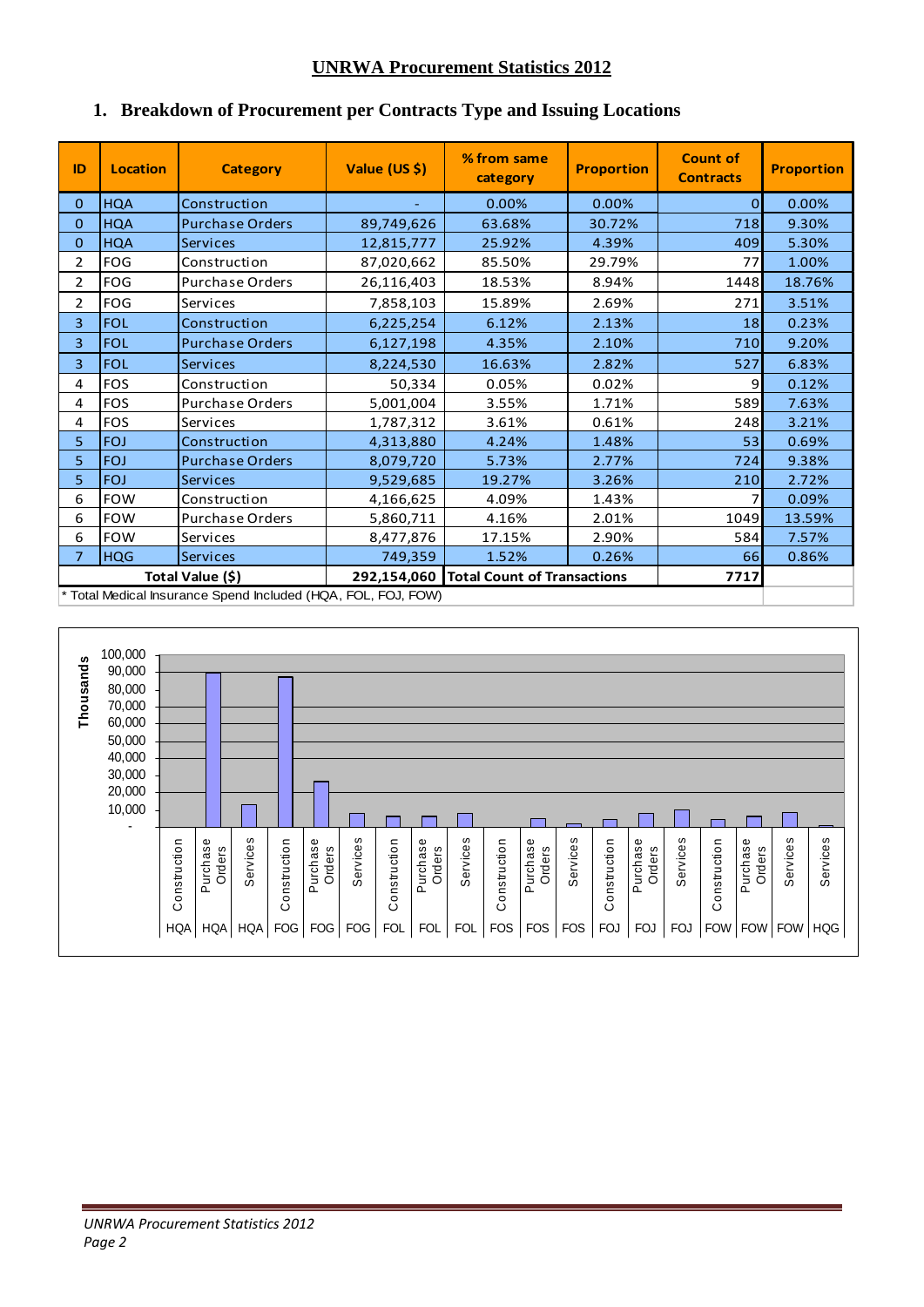#### **2. Summary of Procurement Value per Issuing Location**

| 102,565,403<br>120,995,168 | 35%<br>41%       |
|----------------------------|------------------|
|                            |                  |
|                            |                  |
|                            | 7%               |
| 6,838,650                  | 2%               |
| 21,923,285                 | 8%               |
| 18,505,212                 | 6%               |
| 749,359                    | 0.3%             |
| 292,154,060                | <b>US Dollar</b> |
|                            | 20,576,982       |



# **3. Comparison between 2011 and 2012 Total Procurement Volume per Contracts Type**

| 2012                   |              |                                           |      |      |  |  |  |  |  |
|------------------------|--------------|-------------------------------------------|------|------|--|--|--|--|--|
|                        |              | 2012                                      |      |      |  |  |  |  |  |
|                        | <b>Total</b> | <b>Proportion</b> Count <b>Proportion</b> |      |      |  |  |  |  |  |
| <b>Purchase Orders</b> | 140,934,663  | 48%                                       | 5238 | 68%  |  |  |  |  |  |
| <b>Construction</b>    | 101,776,755  | 35%                                       | 164  | 2%   |  |  |  |  |  |
| <b>Services</b>        | 49,442,642   | 17%                                       | 2315 | 30%  |  |  |  |  |  |
|                        | 292,154,060  | 100%                                      | 7717 | 100% |  |  |  |  |  |





| $\sim$ |  |  |
|--------|--|--|

2011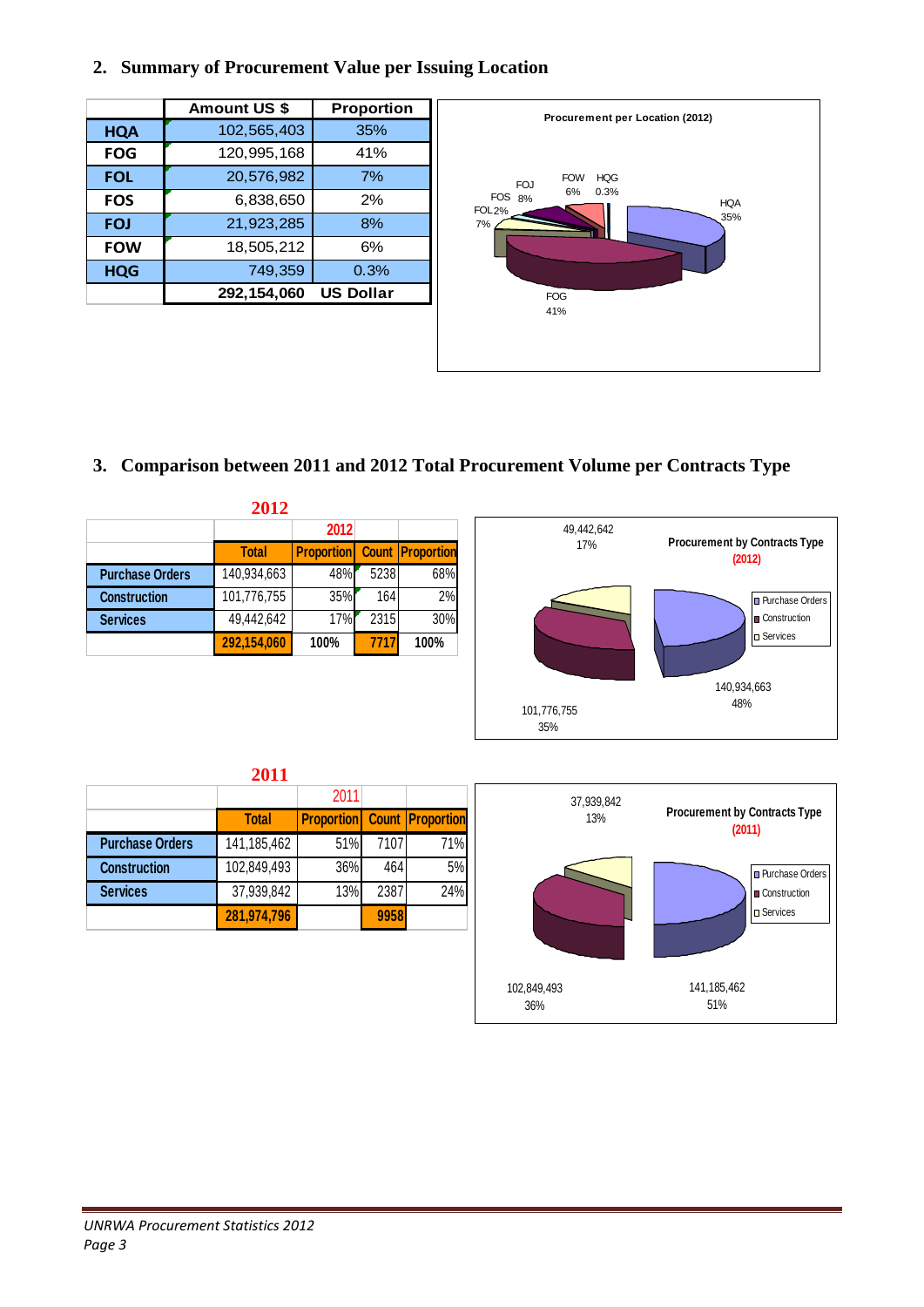#### **4. Purchase Order Count by Destination**

|                 |               |            | <b>Delivery Location</b> |            |            |            |               |  |  |  |
|-----------------|---------------|------------|--------------------------|------------|------------|------------|---------------|--|--|--|
|                 |               | <b>FOG</b> | <b>FOL</b>               | <b>FOS</b> | <b>FOJ</b> | <b>FOW</b> | <b>Totals</b> |  |  |  |
| PO1ssuing Field | <b>FOG</b>    | 1448       |                          |            |            |            | 1448          |  |  |  |
|                 | <b>FOJ</b>    | 9          | 3                        | ົ          | 707        | 3          | 724           |  |  |  |
|                 | <b>FOL</b>    |            | 710                      |            |            |            | 710           |  |  |  |
|                 | <b>FOS</b>    |            |                          | 589        |            |            | 589           |  |  |  |
|                 | <b>FOW</b>    | 27         |                          |            | ∩          | 1019       | 1049          |  |  |  |
|                 | <b>HQA</b>    | 233        | 102                      | 107        | 167        | 109        | 718           |  |  |  |
|                 | <b>Totals</b> | 1717       | 815                      | 699        | 876        | 1131       | 5,238         |  |  |  |



#### **5. Purchase Order Dollar Values by Destination**

|              |                  | $\cdot$    | <b>Delivery Location</b> |            |            |            |                  |  |  |  |
|--------------|------------------|------------|--------------------------|------------|------------|------------|------------------|--|--|--|
|              |                  | <b>FOG</b> | <b>FOL</b>               | <b>FOS</b> | <b>FOJ</b> | <b>FOW</b> | <b>Totals \$</b> |  |  |  |
|              | <b>FOG</b>       | 26,116,403 |                          |            |            |            | 26,116,403       |  |  |  |
|              | <b>FOJ</b>       | 44,382     | 27,638                   | 4,942      | 7,981,907  | 20,851     | 8,079,720        |  |  |  |
|              | <b>FOL</b>       |            | 6,127,198                |            |            |            | 6,127,198        |  |  |  |
|              | <b>FOS</b>       |            |                          | 5,001,003  |            |            | 5,001,003        |  |  |  |
| POTSSUMBTION | <b>FOW</b>       | 93,553     |                          | 5,733      | 15,851     | 5,745,574  | 5,860,711        |  |  |  |
|              | <b>HQA</b>       | 64,714,050 | 4,003,747                | 5,573,780  | 8,339,694  | 7,118,355  | 89,749,626       |  |  |  |
|              | <b>Totals \$</b> | 90,968,388 | 10, 158, 583             | 10,585,458 | 16,337,453 | 12,884,780 | 140,934,662      |  |  |  |

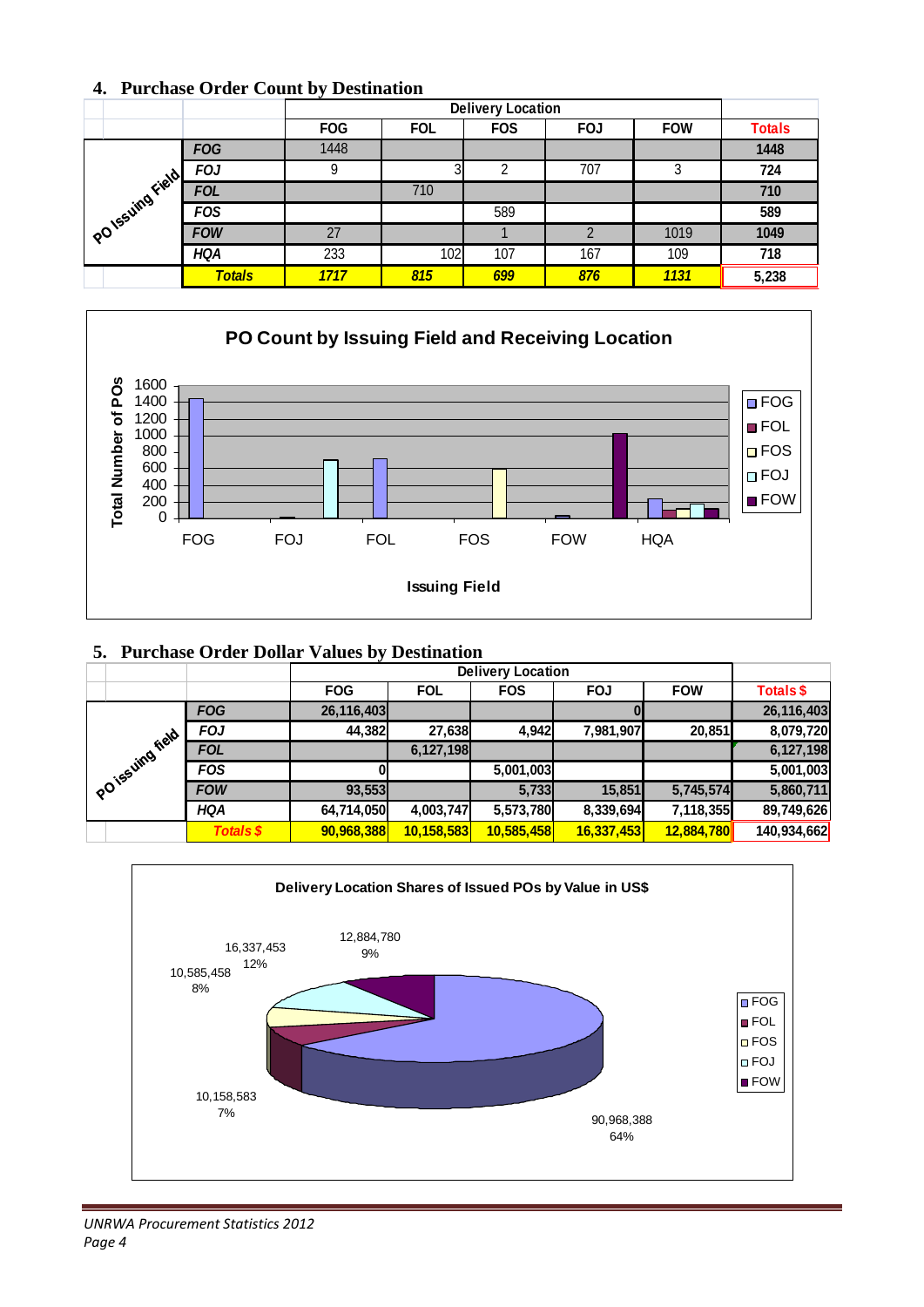

# **6. Procurement Top 10 Countries of Vendors**

| <b>Country</b>                       | <b>Amount in \$</b> | <b>No. of Contracts</b> |
|--------------------------------------|---------------------|-------------------------|
| *OPT                                 | 175, 149, 379       | 3,302                   |
| Jordan                               | 22,845,756          | 1,214                   |
| Lebanon                              | 21,995,868          | 1,231                   |
| The Netherlands                      | 10,660,728          | 74                      |
| Turkey                               | 10,538,378          | 117                     |
| Italy                                | 8,775,719           | 42                      |
| <b>UAE</b>                           | 8,562,059           | 68                      |
| Israel                               | 8,022,307           | 481                     |
| Belgium                              | 7,255,896           | 33                      |
| Syria                                | 6,483,708           | 816                     |
| <b>Other Countries</b>               | 11,864,263          | 339                     |
|                                      | 292,154,060         | 7,717                   |
|                                      |                     |                         |
| OPT*: Occupied Palestinian territory |                     |                         |

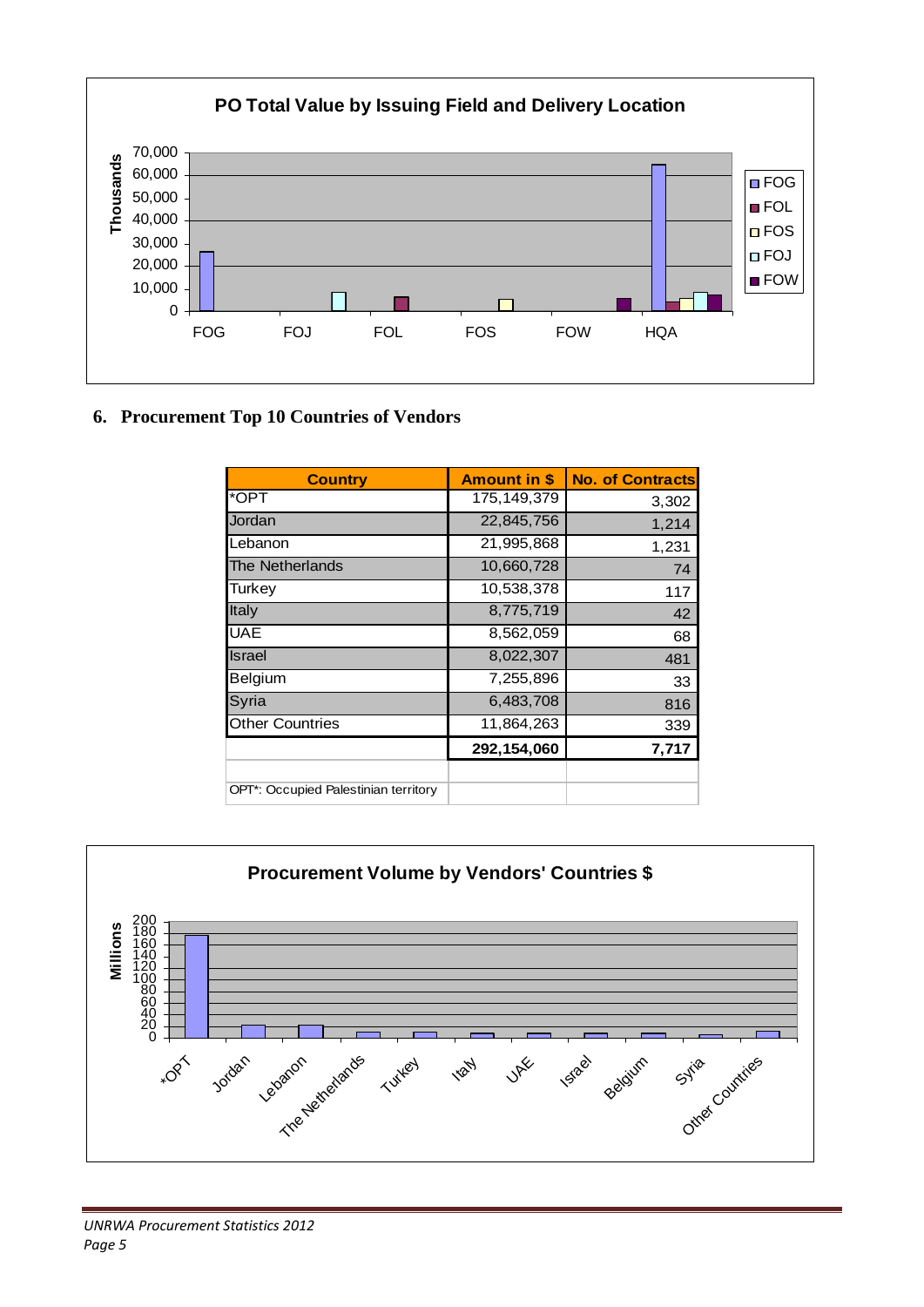#### **7. Procurement (Goods, Services & Construction) per Suppliers/Contractors Country of Origin (Full List)**

| <b>S. No.</b>   | <b>Vendor Country</b>                | <b>Total_USD</b> | <b>No. of Contracts</b> |
|-----------------|--------------------------------------|------------------|-------------------------|
| 1               | OPT*                                 | 175, 149, 379    | 3,302                   |
| $\overline{2}$  | Jordan                               | 22,845,756       | 1,214                   |
| $\overline{3}$  | Lebanon                              | 21,995,868       | 1,231                   |
| 4               | The Netherlands                      | 10,660,728       | $\overline{74}$         |
| $\overline{5}$  | <b>Turkey</b>                        | 10,538,378       | 117                     |
| 6               | Italy                                | 8,775,719        | $\overline{42}$         |
| $\overline{7}$  | <b>UAE</b>                           | 8,562,059        | $\overline{68}$         |
| $\overline{8}$  | Israel                               | 8,022,307        | 481                     |
| $\overline{9}$  | Belgium                              | 7,255,896        | $\overline{33}$         |
| 10              | Syria                                | 6,483,708        | 816                     |
| 11              | Cyprus                               | 4,840,478        | 65                      |
| $\overline{12}$ | Germany                              | 1,412,416        | 28                      |
| $\overline{13}$ | <b>United Kingdom</b>                | 1,377,302        | $\overline{34}$         |
| 14              | Denmark                              | 1,068,668        | 102                     |
| $\overline{15}$ | Canada                               | 892,979          | 16                      |
| 16              | Portugal                             | 554,173          | $\overline{10}$         |
| $\overline{17}$ | Norway                               | 406,044          | 1                       |
| 18              | China                                | 400,655          | 20                      |
| $\overline{19}$ | India                                | 398,667          | 4                       |
| $\overline{20}$ | Switzerland                          | 186,570          | $\overline{4}$          |
| 21              | Egypt                                | 70,666           | 7                       |
| 22              | Austria                              | 63,577           | $\overline{11}$         |
| $\overline{23}$ | <b>Bahrain</b>                       | 51,273           | $\overline{2}$          |
| $\overline{24}$ | <b>USA</b>                           | 31,792           | $\overline{16}$         |
| 25              | Gibraltar                            | 26,552           | 1                       |
| $\overline{26}$ | France                               | 24,394           | 7                       |
| $\overline{27}$ | Spain                                | 19,021           | 4                       |
| 28              | Sweden                               | 15,841           | 4                       |
| $\overline{29}$ | Slovakia                             | 15,780           | $\overline{1}$          |
| $\overline{30}$ | Qatar                                | 5,000            | 1                       |
| 31              | Kuwait                               | 2,413            | 1                       |
|                 |                                      | 292,154,060      | $\overline{7,717}$      |
|                 |                                      |                  |                         |
|                 | OPT*: Occupied Palestinian territory |                  |                         |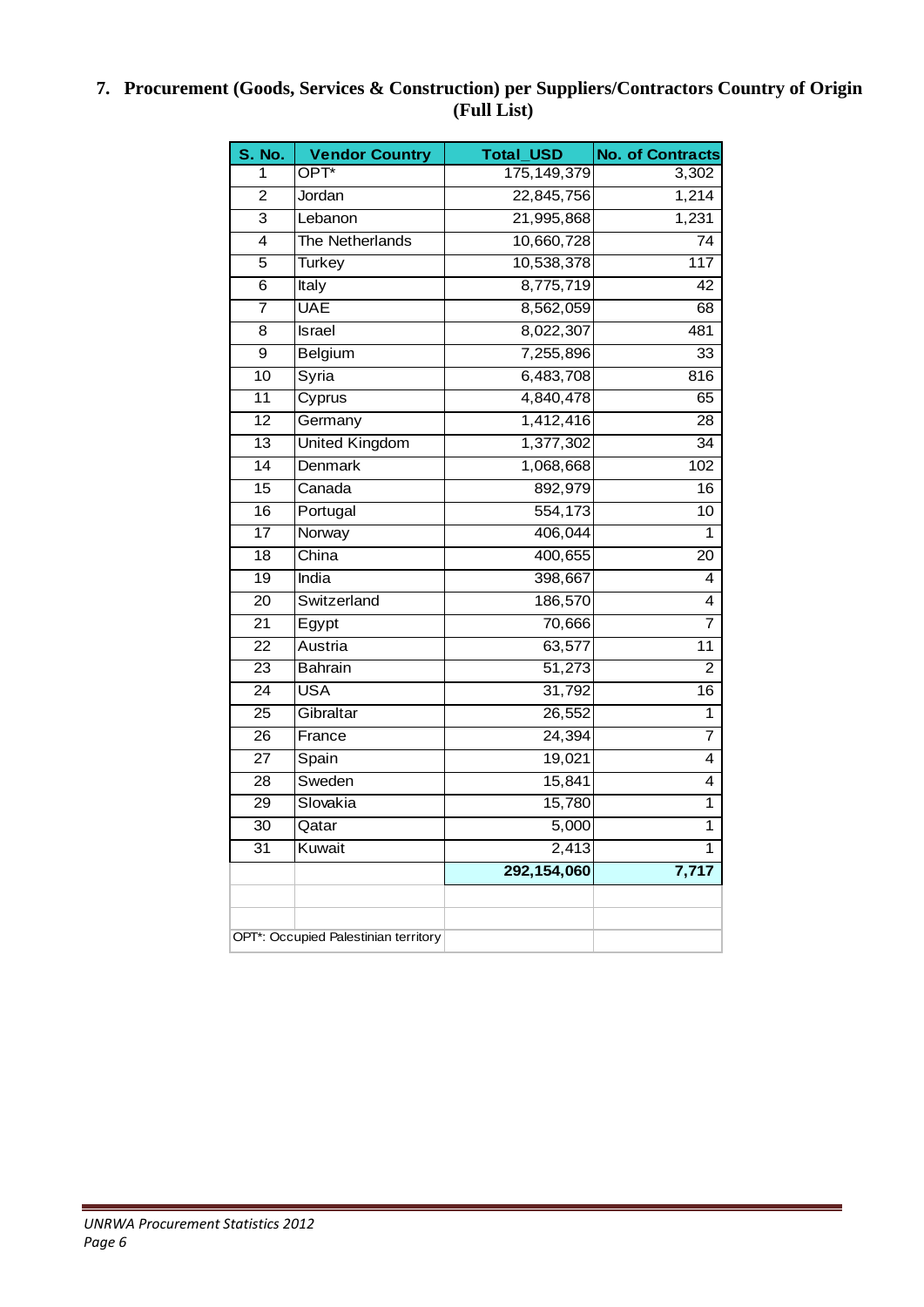|  |  |  | 8. Analysis by Threshold of Contracts for Goods, Services and Construction |
|--|--|--|----------------------------------------------------------------------------|
|  |  |  |                                                                            |

| <b>Purchase Orders</b> |                  |                  |                             |              |                                        |              |              |                |              |
|------------------------|------------------|------------------|-----------------------------|--------------|----------------------------------------|--------------|--------------|----------------|--------------|
|                        |                  | <b>HQA</b>       | <b>FOG</b>                  | <b>FOL</b>   | <b>FOS</b>                             | <b>FOJ</b>   | <b>FOW</b>   | <b>Totals</b>  | %            |
|                        | No. of Contracts | 18               |                             |              |                                        |              |              | 22             | 0.4%         |
| > \$1m                 | Value            | 37,148,596.06    | 2.487.091.13                |              |                                        | 3,253,032.21 |              | 42,888,719.40  | 30.4%        |
|                        | No. of Contracts | 23 <sub>1</sub>  |                             |              |                                        |              |              | 34             | 0.6%         |
| 500k-1m                | Value            | 16,649,257.21    | 5,839,114.76                |              | 448,354.59                             | 532,314.12   |              | 24,469,040.68  | 17.4%        |
|                        | No. of Contracts | 116              | 50                          |              |                                        |              |              | 185            | 3.5%         |
| 100-500k               | Value            | 24, 142, 714. 38 | 8,960,351.95                | 2.028.081.58 | 765,651.92                             | 911.729.33   | 433,705.65   | 37,242,234.81  | 26.4%        |
|                        | No. of Contracts | 277              | 197                         | 109          | 75                                     | 89           | 124          | 871            | <b>16.6%</b> |
| 10-100k                | Value            | 10,835,152.32    | 6,438,669.25                | 2,820,413.34 | 848,693.08                             | .969,156.20  | 2,849,450.81 | 26,761,535.00  | 19.0%        |
|                        | No. of Contracts | 284              | 1191                        | 594          | <b>508</b>                             | 627          | 922          | 4126           | 78.8%        |
| < 10k                  | Value            | 973,906.06       | 2,391,176.06                | 278,703.56.  | 938, 304. 33                           | 413,488.41   | 2,577,554.68 | 9,573,133.10   | 6.8%         |
| <b>Contract Count</b>  |                  | 718              | 1448                        | 710          | 589                                    | 724 I        | <b>1049</b>  | 5238           |              |
| Value \$               |                  |                  | 89.749.626.03 26.116.403.15 |              | 6,127,198.48 5,001,003.92 8,079,720.27 |              | 5.860.711.14 | 140.934.662.99 |              |

| <b>Service Contracts</b> |                         |               |              |              |            |                                        |              |            |               |       |
|--------------------------|-------------------------|---------------|--------------|--------------|------------|----------------------------------------|--------------|------------|---------------|-------|
|                          |                         | <b>HQA</b>    | <b>FOG</b>   | <b>FOL</b>   | <b>FOS</b> | <b>FOJ</b>                             | <b>FOW</b>   | <b>HQG</b> | <b>Totals</b> | %     |
|                          | No. of Contracts        |               |              |              |            |                                        |              |            | 4             | 0.2%  |
| > \$1m                   | Value                   | 7,940,461.36  |              |              |            |                                        | 3,101,573.95 |            | 11,042,035.31 | 22.3% |
|                          | No. of Contracts        |               |              |              |            |                                        |              |            | 14            | 0.6%  |
| 500k-1m                  | Value                   |               | 2,541,390.87 | 809,133.00   |            | 4,773,872.57                           | 664.797.13   | 615412     | 9,404,605.57  | 19.0% |
|                          | <b>No. of Contracts</b> |               |              | 20           |            |                                        |              |            | <b>60</b>     | 2.6%  |
| 100-500k                 | Value                   | 2,135,588.87  | 2,330,973.00 | 5,178,042.56 |            | 109,999.79 3,590,283.94                | 882,410.62   |            | 14,227,298.78 | 28.8% |
|                          | No. of Contracts        | 72            |              | 59           | 34         | 24                                     | 84           |            | 332           | 14.3% |
| 10-100k                  | Value                   | 1,828,516.52  | 2,325,702.18 | 1,222,398.86 | 126,496.73 | 820, 162. 43                           | 2,221,227.50 |            | 9,544,504.22  | 19.3% |
|                          | No. of Contracts        | 325           | 195          | 448          | 212        | 168                                    | 492          | 65         | 1905          | 82.3% |
| < 10k                    | Value                   | 911.210.17    | 660.037.31   | 1,014,955.48 | 550.815.28 | 345.366.15                             | ,607,866.59  | 133.947.06 | 5.224.198.04  | 10.6% |
| <b>Contract Count</b>    |                         | 409           | 271          | 528          | 247        | <b>210</b>                             | 584          | 66         | 2315          |       |
| Value \$                 |                         | 12.815.776.92 | 7.858.103.36 |              |            | 8,224,529.90 1,787,311.80 9,529,685.09 | 8.477.875.79 | 749.359.06 | 49,442,642    |       |

| <b>Construction and Maintenance Contracts</b> |                         |               |                 |            |                 |                           |                                                    |              |
|-----------------------------------------------|-------------------------|---------------|-----------------|------------|-----------------|---------------------------|----------------------------------------------------|--------------|
|                                               |                         | <b>FOG</b>    | <b>FOL</b>      | <b>FOS</b> | <b>FOJ</b>      | <b>FOW</b>                | <b>Totals</b>                                      | $\%$         |
|                                               | <b>No. of Contracts</b> | 35            | $\mathcal{P}$   |            |                 |                           | 39                                                 | 23.8%        |
| > \$1m                                        | Value \$                | 76,041,025.61 | 3,939,012.49    |            |                 | 1,178,420.91 2,290,728.35 | 83,449,187.36                                      | 82.0%        |
|                                               | <b>No. of Contracts</b> | 11            | 2               |            |                 | 2                         | 15 <sup>1</sup>                                    | 9.1%         |
| 500k-1m                                       | Value                   | 8,069,207.96  | .355,773.09     |            |                 | ,469,602.70               | 10,894,583.75                                      | 10.7%        |
|                                               | <b>No. of Contracts</b> |               | 2               |            | 10 <sup>1</sup> | $\overline{2}$            | 25                                                 | 15.2%        |
| 100-500k                                      | Value                   | 2,421,968.27  | 309,591.00      |            | .686,107.48     | 326,836.66                | 4,744,503.41                                       | 4.7%         |
|                                               | <b>No. of Contracts</b> | 14            | 12 <sup>°</sup> |            | 32              | $\overline{2}$            | 61                                                 | 37.2%        |
| 10-100k                                       | Value                   | 461,710.56    | 620,877.30      | 14,708.99  | 1,387,677.05    | 79.457.76                 | 2,564,431.66                                       | 2.5%         |
|                                               | <b>No. of Contracts</b> | 6.            |                 | 8          | 10 <sup>1</sup> |                           | 24                                                 | <b>14.6%</b> |
| < 10k                                         | Value                   | 26,749.18     |                 | 35,625.10  | 61.674.08       |                           | 124,048.36                                         | 0.1%         |
| lContract Count                               |                         | 77            | 18 <sup>1</sup> |            | 53              |                           | 164                                                |              |
| Value \$                                      |                         | 87,020,661.58 | 6,225,253.88    |            |                 |                           | 50,334.09 4,313,879.52 4,166,625.47 101,776,754.54 |              |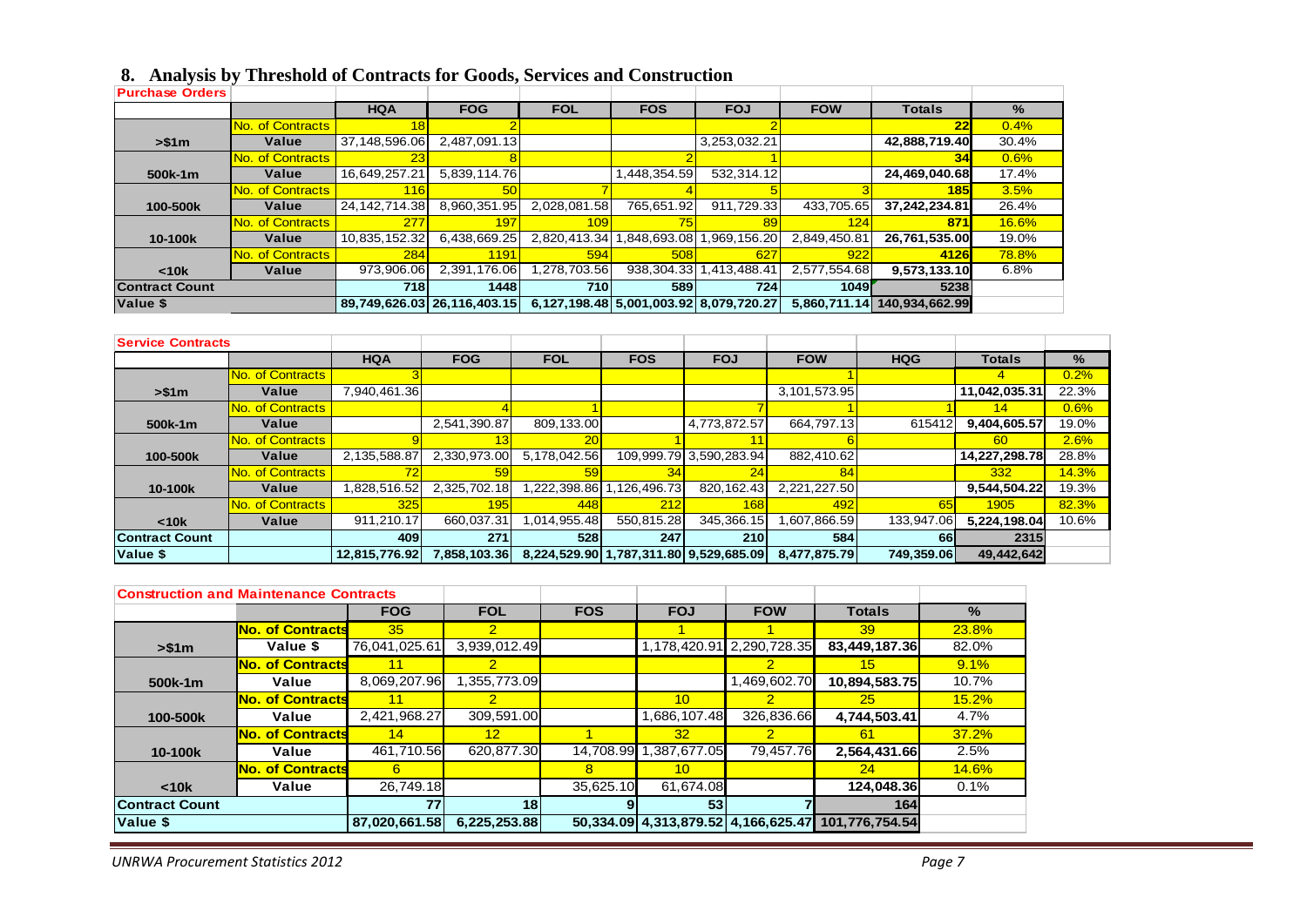#### **9. Procurement per Type of Fund**

|                           | <b>Procurement in 2012</b> |     |                       |     |
|---------------------------|----------------------------|-----|-----------------------|-----|
| <b>Contract Type</b>      | <b>Regular Fund</b>        | %   | <b>Emergency Fund</b> | %   |
| <b>Goods</b>              | \$47,035,529               | 53% | \$93,899,134          | 46% |
| <b>Services Contracts</b> | \$38,724,833               | 44% | \$10,717,809          | 5%  |
| <b>Works Contracts</b>    | \$2,924,176                | 3%  | \$98,852,579          | 49% |
|                           | \$88,684,537               | 30% | \$203,469,522         | 70% |





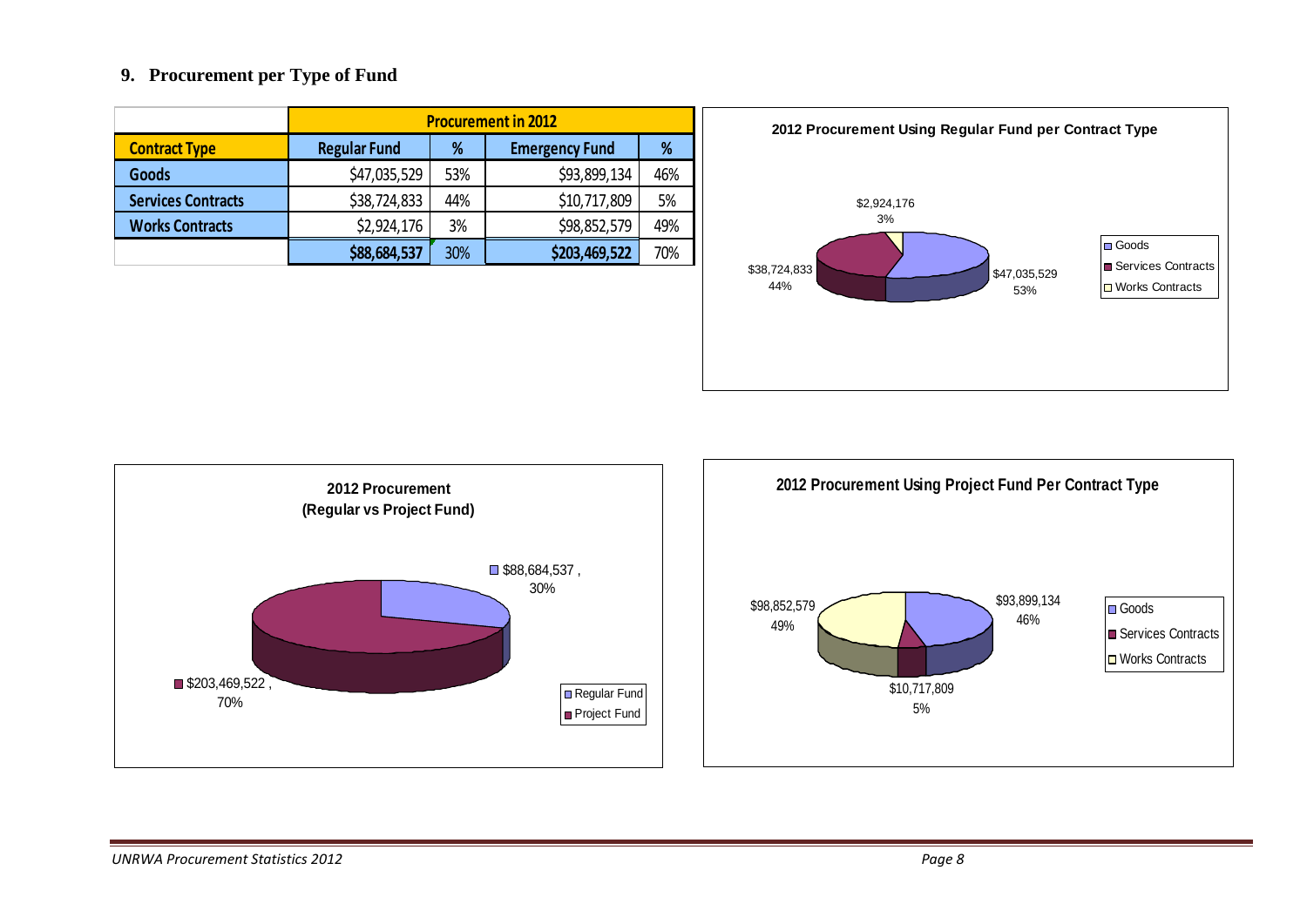## **10. Purchase of Goods – Items listed based on UNCCS main group and ranked by the highest dollar value**

| <b>UNCCS</b> | <b>Description</b>                                                               | <b>Total</b> |
|--------------|----------------------------------------------------------------------------------|--------------|
| 231000       | <b>Grain Mill Products</b>                                                       | 24,492,628   |
| 229000       | Dairy Products, Other                                                            | 17,633,765   |
| 216000       | Oils And Fats, Animal And Vegetable                                              | 11,940,419   |
| 018000       | <b>Sugar Plants</b>                                                              | 7,975,843    |
| 333000       | Petroleum Oils And Petroleum Products                                            | 6,564,223    |
| 011000       | Cereals                                                                          | 5,705,480    |
| 322000       | Books, Brochures And Leaflets, Maps And Music                                    | 5,655,415    |
| 211000       | Meat, Fish Products And Poultry.                                                 | 4,462,235    |
| 452000       | Processing Units For Edp And Accessories And Parts Thereof                       | 4,340,509    |
| 381000       | Furniture                                                                        | 4,087,086    |
| 357000       | Hormones, Contraceptives, Vitamins And Minerals                                  | 3,951,930    |
| 352000       | Anthelmintics, Antifilarials, Antischis Tosomals, Antibacterials Etc.            | 3,391,647    |
| 481000       | Medical And Surgical Equipment And Orthopaedic Appliances                        | 3,368,268    |
| 355000       | Drugs Affecting The Blood And Cardiovascular, Blood Products, Plasma Substitutes | 3,301,478    |
| 351000       | Anaesthetics, Analgesics, Antiallergics, Antidotes, Antiepileptics               | 2,580,633    |
| 234000       | <b>Bakery Products</b>                                                           | 2,343,488    |
| 012000       | Vegetables.                                                                      | 2,216,652    |
| 215000       | Fruit And Nuts, Prepared Or Preserved                                            | 1,731,585    |
| 356000       | Dermatological, Anti-Infective Ophthalmic And Gastrointestinal Drugs Etc.        | 1,729,250    |
| 491000       | Motor Vehicles And Parts And Accessories Thereof                                 | 1,697,291    |
| 358000       | Muscle Relaxants, Ophthalmological Preparations Etc.                             | 1,390,865    |
| 013000       | <b>Fruit And Nuts</b>                                                            | 1,167,166    |
| 271000       | Textile Articles Made Up                                                         | 1,106,586    |
| 422000       | Tanks, Reservoirs And Containers Of Iron, Steel Or Aluminium                     | 1,045,242    |
| 341000       | Chemicals, Organic, Basic                                                        | 1,002,972    |
| 451000       | Office And Accounting Machinery And Parts And Accessories Thereof                | 949,401      |
| 389000       | Manufactured Articles, Other N.E.C.                                              | 892,263      |
| 461000       | Electric Motors, Generators And Transformers, And Parts Thereof                  | 804,799      |
| 458000       | Software, Computer, Including Manuals                                            | 800,649      |
| 454000       | Input/Output Units For Edp, Accessories And Parts Thereof                        | 740,177      |
| 321000       | Pulp, Paper And Paperboard                                                       | 739,781      |
| 237000       | Pasta                                                                            | 701,248      |
| 326000       | Registers, Accounting Books, Note Books, And Other Stationery                    | 637,603      |
| 484000       | Laboratory Equipment                                                             | 601,961      |
| 362000       | Soap, Cleaning Preparations, Perfumes And Toilet Preparations                    | 481,192      |
| 347000       | Plastics In Primary Forms                                                        | 396,679      |
| 358900       | Pharmaceutical Products N.E.C.                                                   | 393,905      |
| 363000       | Chemical Products N.E.C.                                                         | 385,626      |
| 456000       | Expendables And Accessories For Use With Edp Equipment                           | 382,126      |
| 439000       | General Purpose Machinery, Other And Parts Thereof                               | 358,400      |
| 482000       | Measuring, Checking And Testing Instruments And Appliances                       | 302,426      |
| 365000       | Rubber Tyres And Tubes                                                           | 298,493      |
| 282000       | Clothing                                                                         | 289,392      |
| 366000       | <b>Rubber Products</b>                                                           | 276,843      |
| 435000       | Lifting And Handling Equipment And Parts Thereof                                 | 255,722      |
| 429000       | Metal Products, Fabricated, Other                                                | 227,729      |
| 492000       | Motor Vehicle Bodies (Coachwork), Trailers And Semi-Trailers                     | 225,158      |
| 449000       | Machinery, Special Purpose, Other And Parts Thereof                              | 216,537      |
| 325000       | Stamps, Postcards, Greeting Cards, Pictures And Other Printed Matter             | 202,463      |
| 467000       | <b>Telecommunication Equipment</b>                                               | 198,854      |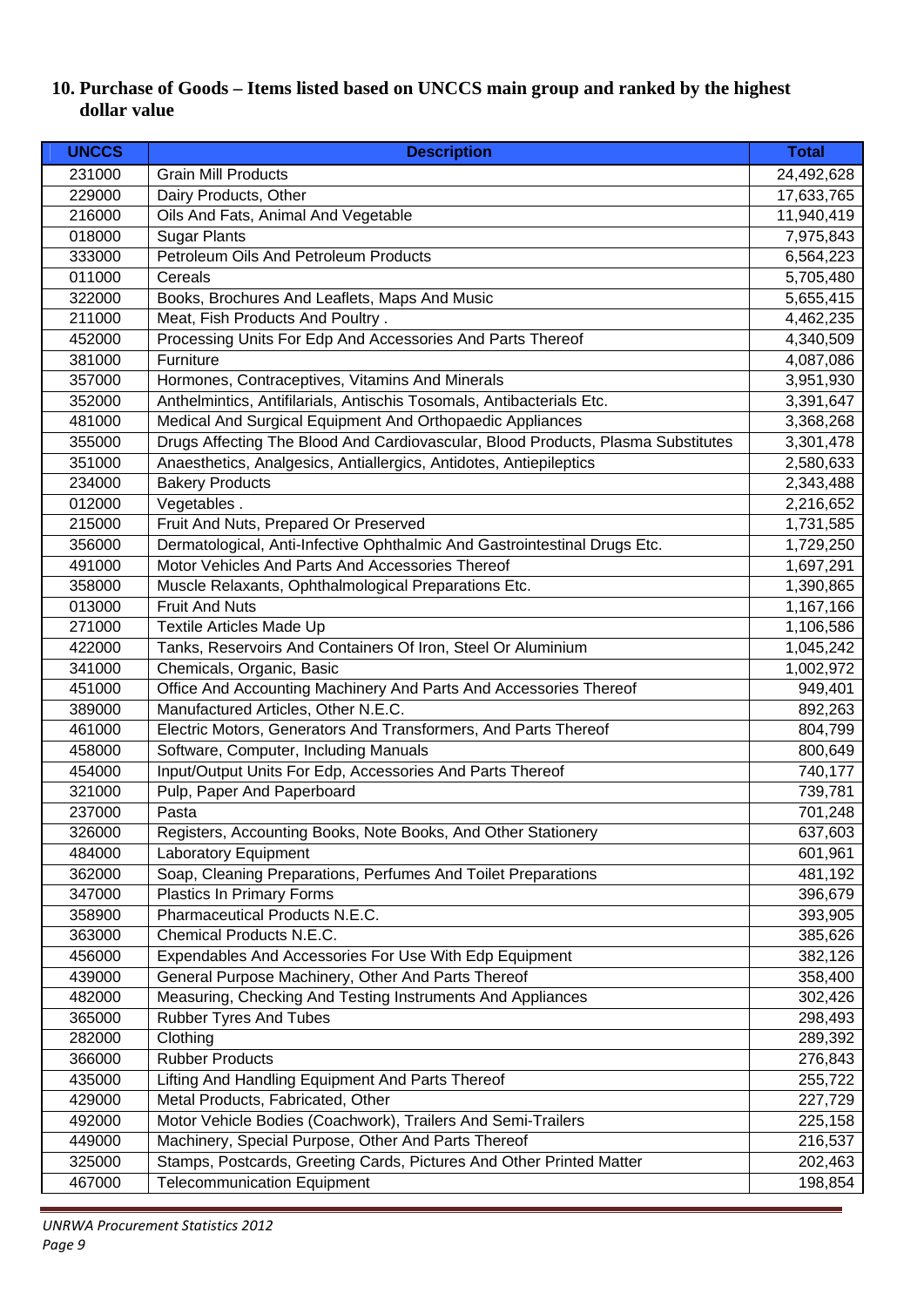| 239000 | Food Products N.E.C.                                                            | 191,428 |
|--------|---------------------------------------------------------------------------------|---------|
| 368000 | Packaging Products Of Plastics                                                  | 184,981 |
| 459000 | Edp Equipment/Machinery, Other, And Parts Thereof                               | 176,547 |
| 369000 | Plastic Products N.E.C.                                                         | 163,872 |
| 293000 | Footwear                                                                        | 150,274 |
| 474000 | Projectors And Related Equipment                                                | 144,634 |
| 388000 | Security And Safety Equipment                                                   | 141,445 |
| 483000 | Photographic Equipment, Optical, Measuring And Testing Equipment N.E.C.         | 135,909 |
| 462000 | Electricity Distribution Or Control Apparatus And Equipment And Parts Thereof   | 133,585 |
| 353000 | Antiprotozoal Drugs And Insect Repellents                                       | 130,502 |
| 465000 | Lamps, Arc Lamps And Lighting Equipment And Parts Thereof                       | 126,774 |
| 371000 | <b>Glass And Glass Products</b>                                                 | 125,478 |
| 412000 | Iron And Steel Products, Rolled, Drawn And Folded                               | 125,138 |
| 384000 | Sports Goods                                                                    | 115,395 |
| 482011 | Laboratory Instruments And Apparatus, For Physical And Chemical Analysis        | 99,620  |
| 448000 | Domestic Appliances And Parts Thereof                                           | 98,768  |
| 354000 | Antineoplastic And Immunosuppressive Drugs And Antiparkinsonism Drugs           | 93,769  |
| 432000 | Pumps, Compressors, Hydraulic And Pneumatic Power Engines, And Valves And       | 90,028  |
|        | Parts                                                                           |         |
| 361000 | Paints And Varnishes And Related Products, Ink Etc.                             | 87,574  |
| 235000 | Sugar                                                                           | 87,202  |
| 015000 | Plants, Flower, Fruit And Vegetable Seeds                                       | 66,726  |
| 342000 | Inorganic Chemicals, Basic, N.E.C.                                              | 64,204  |
| 464000 | Accumulators, Primary Cells And Primary Batteries And Parts Thereof             | 63,160  |
| 442000 | <b>Machine Tools</b>                                                            | 58,232  |
| 359000 | Vaccines, Sera (Immunologicals) And Anti Retro Virals                           | 57,968  |
| 445000 | Food, Beverages And Tobacco Processing Machinery And Parts Thereof              | 52,231  |
| 472000 | Radio And Television Receivers, Recording, Reproducing And Amplifying Equipment | 51,984  |
| 475000 | Audio Visual Equipment, Parts And Accessories                                   | 51,090  |
| 446000 | Textile, Apparel And Leather Production Machinery And Parts Thereof             | 46,691  |
| 421000 | <b>Structural Metal Products And Parts Thereof</b>                              | 46,184  |
| 373000 | Refractory Products And Structural Non-Refractory Clay Products                 | 43,166  |
| 345000 | Chemical Products, Basic Miscellaneous                                          | 42,009  |
| 350000 | <b>Pharmaceutical Products And Vaccines</b>                                     | 38,498  |
| 415000 | Copper, Nickel, Aluminium, Lead, Zinc, Titanium And Tin Semi-Finished Products  | 38,071  |
| 400000 | Metal Products, Machinery And Equipment                                         | 37,779  |
| 471000 | Television And Radio Transmitters And Parts And Accessories Thereof             | 35,520  |
| 447000 | Industrial Process Machinery And Equipment                                      | 33,206  |
| 311000 | Wood, Timber                                                                    | 31,394  |
| 486000 | Medical And Surgical Equipment, Other                                           | 31,307  |
| 153000 | Sands, Pebbles, Gravel, Broken Or Crushed Stone, Natural Bitumen, Asphalt       | 29,847  |
| 433000 | Bearings, Gears, Gearing And Driving Elements, And Parts Thereof                | 29,763  |
| 263000 | Yarn And Thread Yarn Of Natural Fibres                                          | 29,593  |
| 266000 | Fabrics, Woven Of Cotton                                                        | 29,383  |
| 375000 | Concrete, Cement And Plaster, Articles Thereof                                  | 28,992  |
| 343000 | Tanning Or Dyeing Extracts, Colouring Matter                                    | 28,738  |
| 385000 | <b>Games And Toys</b>                                                           | 28,360  |
| 314000 | <b>Boards And Panels</b>                                                        | 26,375  |
| 487000 | Assistive Devices For Independent Living                                        | 25,664  |
| 172000 | Gas - Coal Gas, Water Gas, Producer Gas And Similar Gases                       | 25,320  |
| 316000 | Wood For Joinery And Carpentry                                                  | 24,504  |
| 431000 | Engines And Turbines And Parts Thereof                                          | 24,345  |
| 214000 | Juices, Fruit And Vegetable                                                     | 24,172  |
| 292000 | Luggage, Handbags Etc., Saddlery And Harness                                    | 22,636  |
| 444000 | Mining, Quarrying And Construction Machinery And Parts Thereof                  | 22,498  |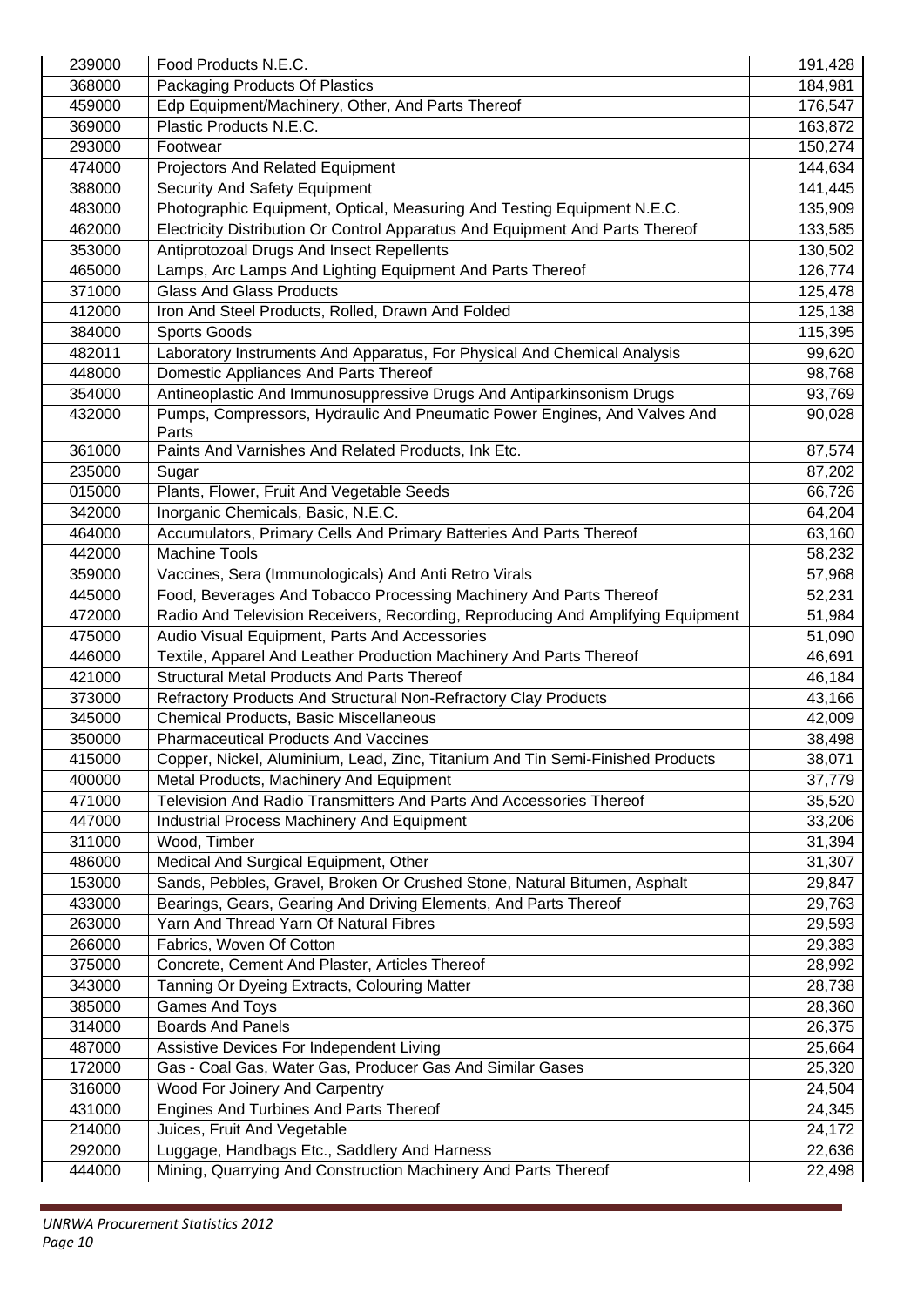| 469000 | Electrical Equipment, Other And Parts Thereof                                                          | 22,283 |
|--------|--------------------------------------------------------------------------------------------------------|--------|
| 374000 | Cement, Lime And Plaster                                                                               | 22,082 |
| 441000 | Agriculture Machinery And Parts Thereof                                                                | 21,923 |
| 264000 | Yarn And Thread, Textile, Of Man-Made Filaments Or Staple Fibres                                       | 20,814 |
| 295000 | Footwear, Other                                                                                        | 20,678 |
| 443000 | Machinery For Metallurgy And Parts Thereof                                                             | 18,486 |
| 466000 | <b>Electronic Components</b>                                                                           | 18,219 |
| 317000 | Packing Cases, Crates, Drums, Pallets Etc. Of Wood                                                     | 15,321 |
| 387000 | <b>Prefabricated Buildings</b>                                                                         | 13,379 |
| 162000 | Salt And Pure Sodium Chloride, Sea Water                                                               | 13,166 |
| 367000 | Plastic, Semi-Manufactures Thereof                                                                     | 11,172 |
| 291000 | Leather, Tanned Or Dressed, Composition Leather                                                        | 10,975 |
| 294000 | Footwear, Sports                                                                                       | 10,890 |
| 016000 | <b>Beverage And Spice Crops</b>                                                                        | 10,843 |
| 122000 | Gas, Natural                                                                                           | 10,668 |
| 244000 | Drinks, Soft, Bottled Mineral Waters                                                                   | 10,147 |
| 212000 | Fish, Prepared And Preserved                                                                           | 9,810  |
| 268000 | Fabrics, Special                                                                                       | 8,757  |
| 319000 | Wood Products, Other, Articles Of Cork, Plaiting Materials And Straw                                   | 8,563  |
| 410000 | Metals, Basic                                                                                          | 7,200  |
| 379000 | Mineral Products, Non-Metallic, Other, N.E.C.                                                          | 6,449  |
| 029000 | Animal Products, Other                                                                                 | 6,176  |
| 152000 | Gypsum, Anydrite, Limestone Flux, Limestone And Other Calcareous Stone                                 | 6,002  |
|        |                                                                                                        |        |
| 041000 | Fish, Fresh Or Chilled                                                                                 | 5,350  |
| 210000 | Meat, Fish, Fruit, Vegetables, Oils And Fats                                                           | 4,378  |
| 272000 | <b>Carpets And Other Textile Floor Coverings</b>                                                       | 4,358  |
| 477000 | Audio Visual Equipment For Use As A Teaching Aid                                                       | 3,553  |
| 411000 | Iron And Steel, Basic                                                                                  | 3,404  |
| 273000 | Twine, Cordage, Ropes And Articles Thereof (Including Netting)<br>Watches And Clocks And Parts Thereof | 3,268  |
| 489000 |                                                                                                        | 2,894  |
| 453000 | Storage Units And Storage Media For Edp                                                                | 2,794  |
| 496000 | Aircraft And Spacecraft, And Parts Thereof                                                             | 2,777  |
| 327000 | <b>Electronic Data</b>                                                                                 | 2,600  |
| 161000 | Minerals, Chemical And Fertiliser                                                                      | 2,570  |
| 213000 | Vegetables, Prepared And Preserved                                                                     | 2,527  |
| 429100 | <b>Domestic Metal Products</b>                                                                         | 2,518  |
| 151000 | Stone, Monumental Or Building                                                                          | 2,282  |
| 340000 | Chemicals, Basic                                                                                       | 2,006  |
| 470000 | <b>Audio Visual Equipment</b>                                                                          | 1,980  |
| 440000 | Machinery, Special Purpose                                                                             | 1,950  |
| 479000 | Audio Visual Equipment N.E.C.                                                                          | 1,927  |
| 019000 | Vegetable Materials, Raw, N.E.C.                                                                       | 1,826  |
| 296000 | Footwear, Parts Thereof                                                                                | 1,823  |
| 423000 | Steam Generators And Parts Thereof                                                                     | 1,821  |
| 421230 | <b>Mosquito Screens</b>                                                                                | 1,685  |
| 376000 | Monumental Or Building Stone And Articles Thereof                                                      | 1,523  |
| 239100 | Coffee, Tea, Cocoa, Etc                                                                                | 1,494  |
| 497000 | <b>Transport Equipment For Airfield Support</b>                                                        | 1,483  |
| 014000 | Oil Seeds And Oleaginous Fruit                                                                         | 1,415  |
| 386000 | Roundabouts, Swings, Fairground Amusements, Theatre Equipment                                          | 1,411  |
| 279000 | Textiles N.E.C.                                                                                        | 1,365  |
| 049000 | Aquatic Products, Other                                                                                | 1,312  |
| 335000 | Petroleum Jelly, Paraffin Wax And Other Mineral Waxes                                                  | 1,306  |
| 346000 | Fertilisers                                                                                            | 1,298  |
| 372000 | Ceramic Ware, Non Structural                                                                           | 1,209  |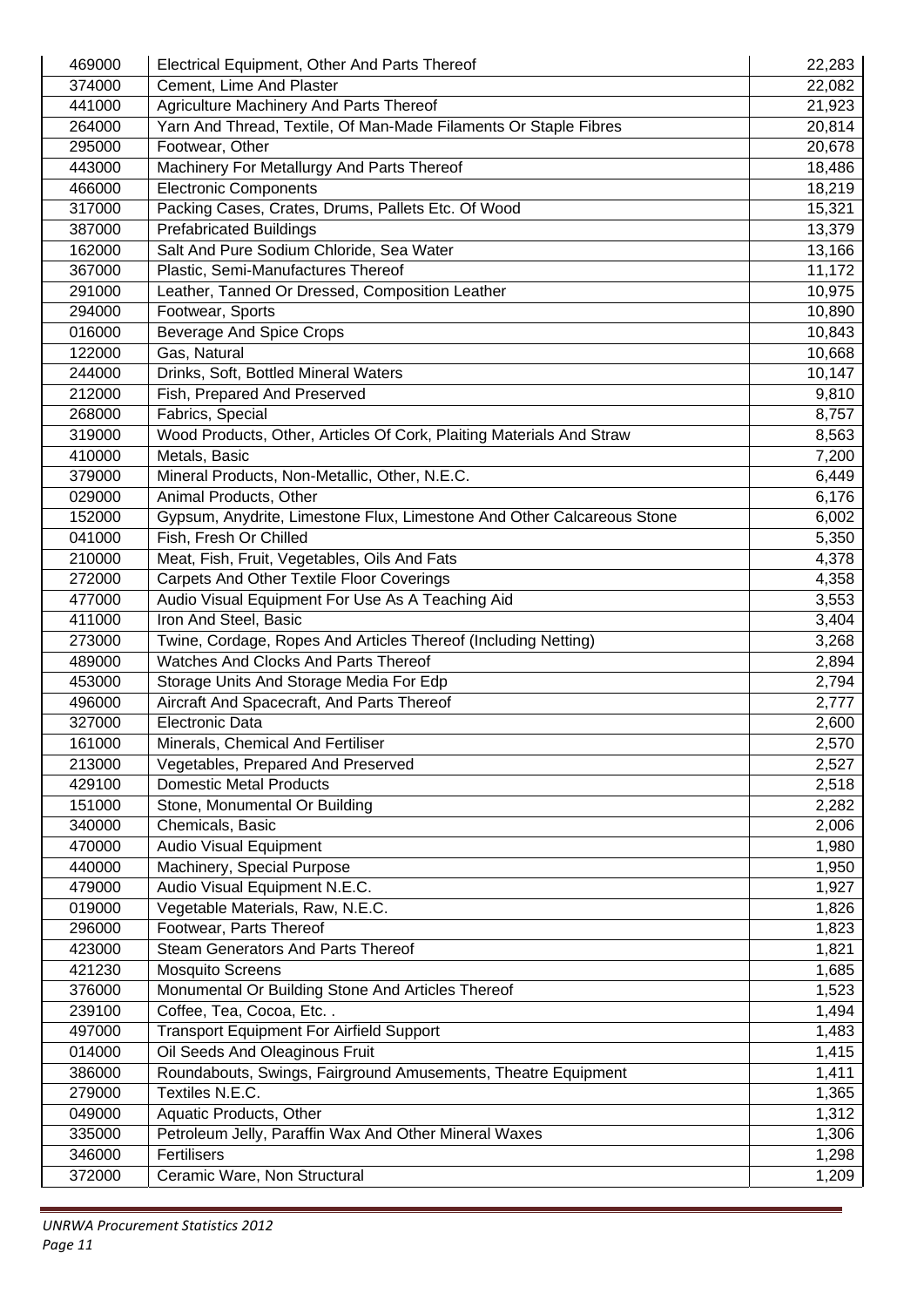| 267000 | Fabrics, Woven, Of Man-Made Filaments And Staple Fibres                          | 1,205          |
|--------|----------------------------------------------------------------------------------|----------------|
| 154000 | Clays                                                                            | 1,194          |
| 414000 | Copper, Nickel, Aluminium, Alumina, Lead, Zinc And Tin, Unwrought                | 1,164          |
| 163000 | Stones, Precious And Semi-Precious, Minerals, Other                              | 1,128          |
| 937000 | <b>Medical Sciences</b>                                                          | 1,126          |
| 032000 | Gums, Natural                                                                    | 1,034          |
| 232000 | Starches And Starch Products, Sugars And Sugar Syrups N.E.C.                     | 971            |
| 221000 | Milk And Cream, Processed, In Liquid Form                                        | 915            |
| 261000 | Textile Fibres, Natural, Prepared For Spinning                                   | 798            |
| 310000 | Wood, Cork, Straw And Plaiting Material Products                                 | 780            |
| 460000 | Electrical Apparatus, Electronic Components, Telecommunication Equipment         | 726            |
| 236000 | Cocoa, Chocolate And Sugar Confectionery                                         | 719            |
| 180000 | Water                                                                            | 702            |
| 344000 | Mineral Products, Activated Natural Etc                                          | 662            |
| 821000 | <b>Textile And Garment Industry</b>                                              | 645            |
| 348000 | Rubber In Primary Forms                                                          | 572            |
| 946328 | Pottery                                                                          | 540            |
| 961321 | <b>Street Lighting</b>                                                           | 527            |
| 485000 | Laboratory Equipment, Special Purpose, Other                                     | 523            |
| 366714 | Corks, Bungs And Closures, Laboratory                                            | 514            |
| 383000 | Musical Instruments.                                                             | 447            |
| 476000 | Audio And Video Records And Tapes                                                | 400            |
| 455000 | Surveillance/Control Systems                                                     | 391            |
| 391000 | Wastes From Food And Tobacco Industry                                            | 388            |
| 265000 | Fabrics Woven (Except Special Fabrics) Of Natural Fibres Other Than Cotton       | 318            |
| 142000 | Ores And Concentrates, Non-Ferrous Metals                                        | 312            |
| 260000 | <b>Textiles</b>                                                                  | 310            |
| 031000 | Wood In The Rough                                                                | 300            |
| 321610 | Paper, Coated, For Art Or Poster Use                                             | 298            |
| 150000 | Stone, Sand And Clay                                                             | 297            |
| 416000 | Metals, Non-Ferrous, Other And Articles Thereof                                  | 243            |
| 021000 | Animals, Live                                                                    | 228            |
| 249000 | Other Food Related Liquids                                                       | 225            |
| 039000 | Forestry Products, Other                                                         | 191            |
| 366400 | Conveyor Or Transmission Belts Or Belting, Of Rubber                             | 158            |
| 462113 | Switches, High Voltage                                                           | 157            |
| 121000 | Petroleum Oils And Oils Obtained From Bituminous Minerals, Crude                 | 156            |
| 429461 | Pottery Equipment And Tools                                                      | 155            |
| 413000 | Metals, Basic, Precious And Metals Clad With Precious Metals                     | 114            |
| 356400 | <b>Disinfectants And Antiseptics</b>                                             | 102            |
| 390000 | <b>Wastes Or Scraps</b>                                                          | 101            |
| 381500 | Furniture, Medical, Surgical Or Veterinary                                       | 55             |
| 434000 | Ovens And Furnace Burners And Parts Thereof                                      | 50             |
| 429651 | Wire, Black Steel                                                                | 39             |
| 171000 | <b>Electrical Energy</b>                                                         | 28             |
| 362201 | Skin Cleaning And Protection Products, Not Cosmetics, Including Adhesive Solvent | 25             |
| 435795 | <b>Wheels And Bearings</b>                                                       | $\overline{5}$ |
| 389170 | Markers.                                                                         | $\overline{2}$ |
|        |                                                                                  | 140,934,663    |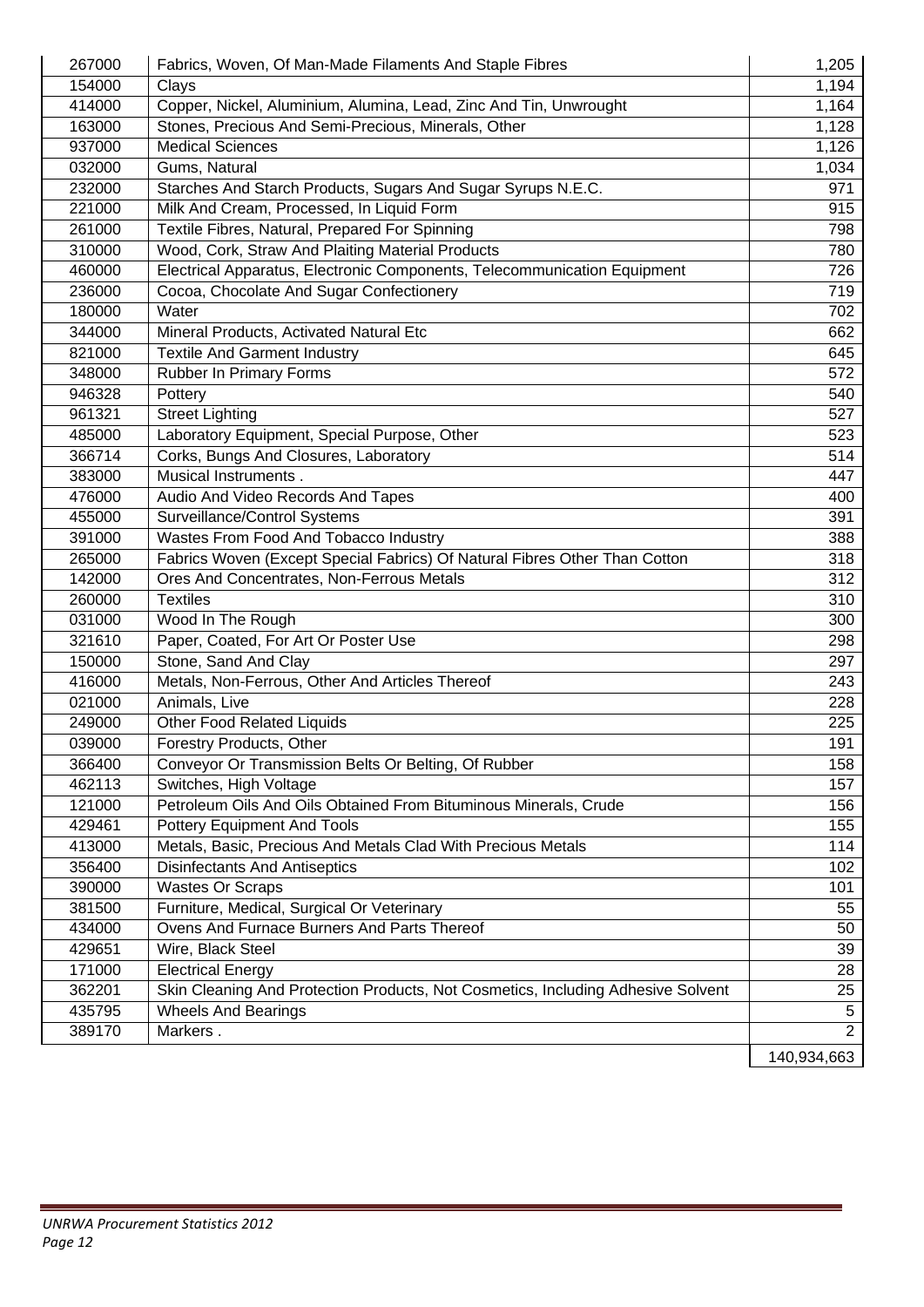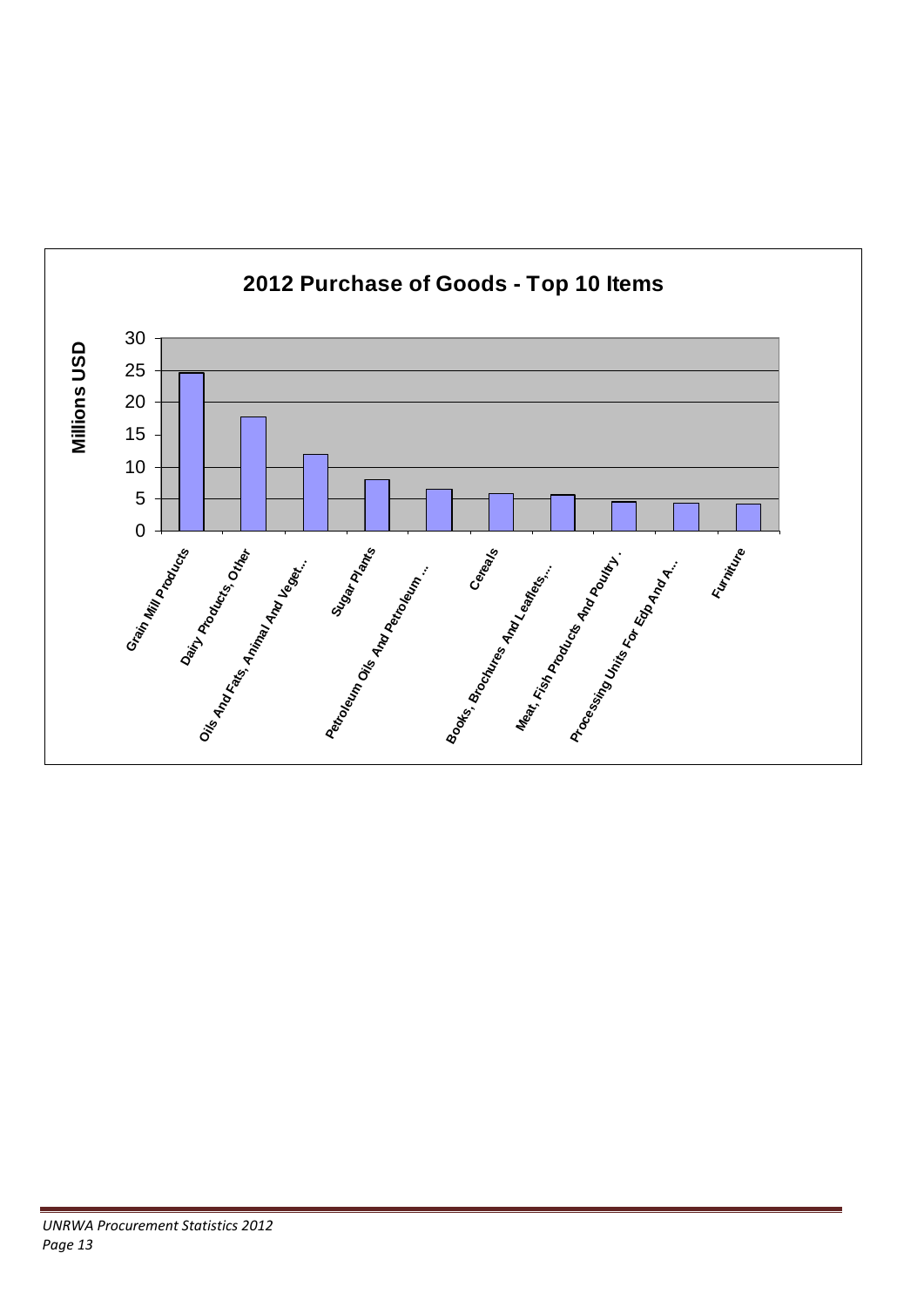# **11. Construction, Works, Maintenance and Service Contracts Ranked by Highest \$ Value**

| <b>Construction and Works Contracts</b>       |                         |             |
|-----------------------------------------------|-------------------------|-------------|
|                                               | Contract Count Value \$ |             |
| Buildings-Capital Work in Progress            | 99                      | 43,835,442  |
| Construct. & Alterat. of Agency Premises      | 20                      | 43,500,645  |
| Installations and Structure Third Party       | 10 <sub>1</sub>         | 8,793,748   |
| Shelter Construct/Rec on Contract. Basis      | 12                      | 4,345,618   |
| Consultancies (legal, management, audit, etc) | 10                      | 714,842     |
| Repairs of Damaged Buildings & Structure      |                         | 85,073      |
| Repair of Shelters on Contractual Basis       |                         | 10,000      |
| <b>Totals</b>                                 | 155                     | 101,285,367 |